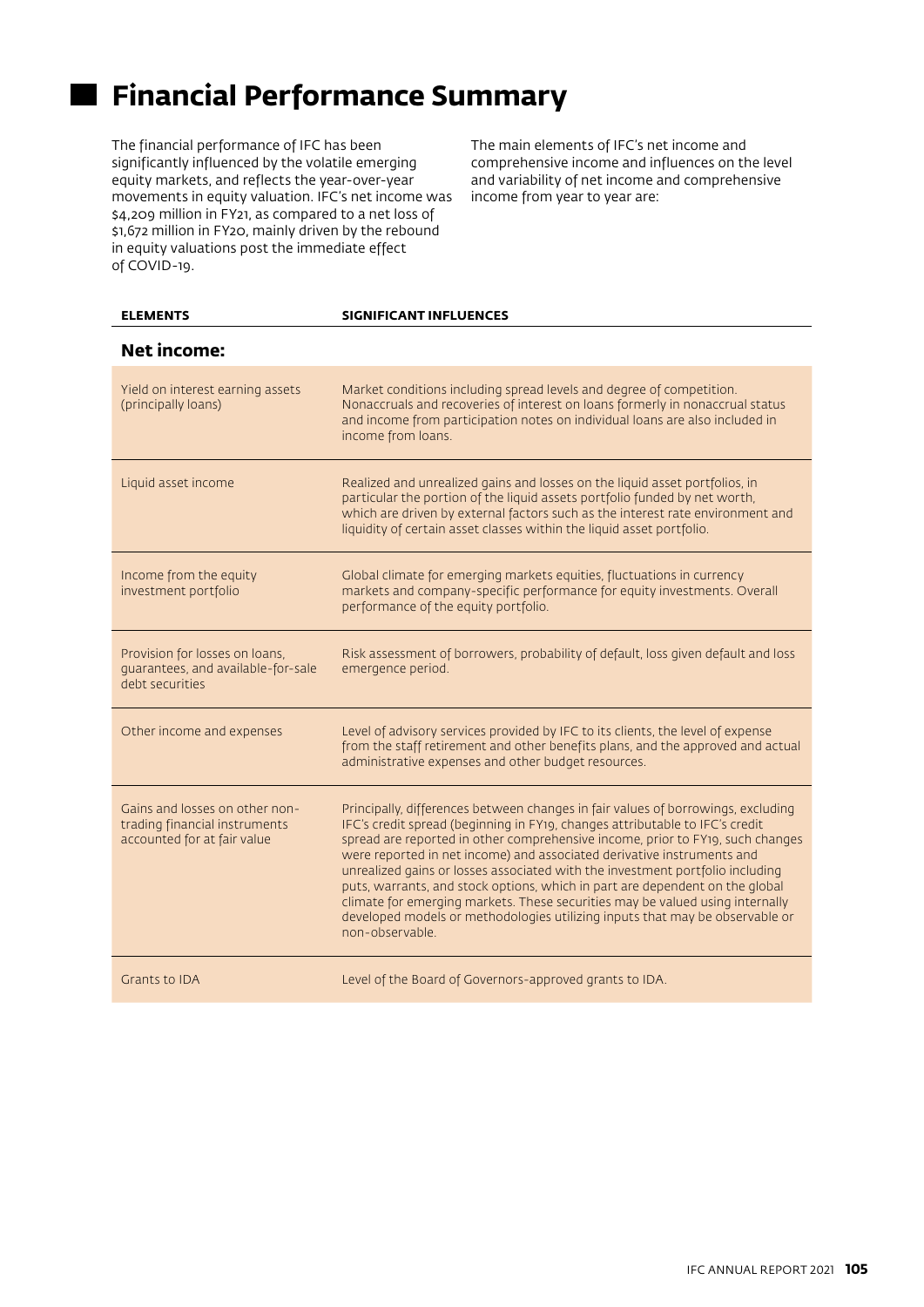#### **Other comprehensive income:**

| Unrealized gains and losses on<br>debt securities accounted for as<br>available-for-sale                                                     | Global climate for emerging markets, fluctuations in currency and commodity<br>markets and company-specific performance and consideration of the extent<br>to which unrealized losses are considered a credit loss. Debt securities may be<br>valued using internally developed models or methodologies utilizing inputs that<br>may be observable or non-observable. |
|----------------------------------------------------------------------------------------------------------------------------------------------|-----------------------------------------------------------------------------------------------------------------------------------------------------------------------------------------------------------------------------------------------------------------------------------------------------------------------------------------------------------------------|
| Unrealized gains and losses<br>attributable to instrument-specific<br>credit risk on borrowings at fair<br>value under the Fair Value Option | Fluctuations in IFC's own credit spread measured against U.S. dollar LIBOR,<br>resulting from changes over time in market pricing of credit risk. As credit<br>spreads widen, unrealized gains are recorded and when credit spreads narrow,<br>unrealized losses are recorded.                                                                                        |
| Unrecognized net actuarial gains<br>and losses and unrecognized prior<br>service costs on benefit plans                                      | Returns on pension plan assets and the key assumptions that underlay<br>projected benefit obligations, including financial market interest rates, staff<br>expenses, past experience, and management's best estimate of future benefit<br>cost changes and economic conditions.                                                                                       |

IFC reported income of \$4,209 million in FY21, as compared to a loss of \$1,672 million in FY20, mainly driven by the rebound in equity valuations post the immediate effect of COVID-19. The \$5,881 million increase was principally a result of the following:

# **Change in Net Income (Loss) FY21 vs FY20 (US\$ millions)**

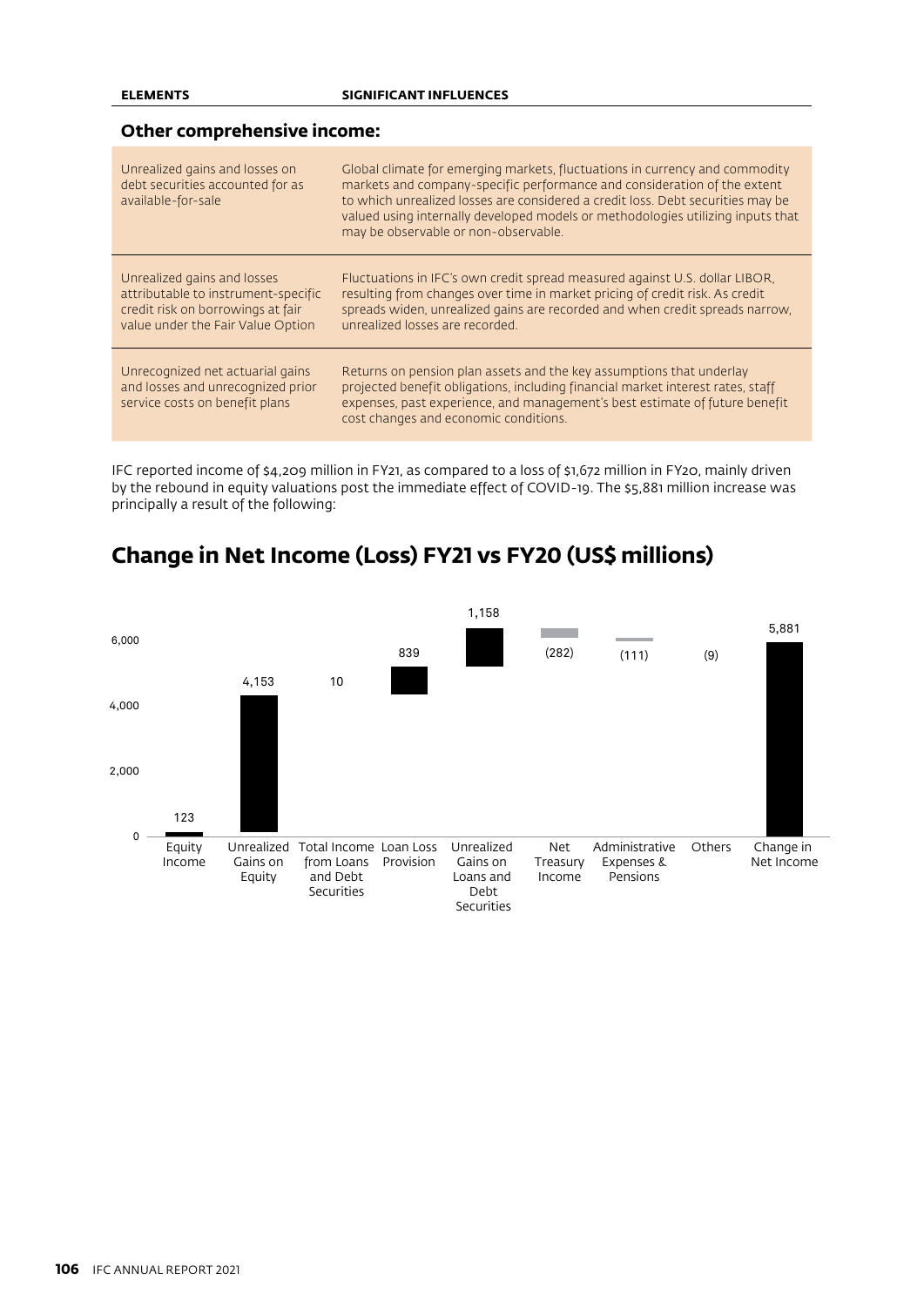IFC's equity investment portfolio returned \$3,201 million in FY21 as compared to a loss of \$1,067 million in FY20. A major component for FY21 was unrealized gains of \$2,550 million, which mainly reflected the market recovery that began in FY20 Q4 and has continued throughout FY21, notably observed in the Disruptive Technologies and Funds portfolio.

IFC recorded a loan loss provision release of \$201 million in FY21 as compared to a loan loss provision charge of \$638 million in FY20, reflecting an overall improvement in credit quality.

Unrealized gains from loans and debt securities were \$735 million in FY21, as compared to unrealized losses of \$423 million in FY20, primarily due to narrowing credit risk spreads and the impact of increased interest rates on the fair value of swaps that are used to hedge loans at amortized cost and available-forsale debt securities.

IFC's liquid asset income, net of allocated charges on borrowings, was \$224 million in FY21, compared to \$506 million in FY20. FY20 Treasury Income benefited significantly from the rally in U.S. Treasuries.

Administrative and pension expenses increased by \$111 million from \$1,299 million in FY20 to \$1,410 million in FY21, mainly driven by a \$67 million increase in pension expenses due to the increased amortization of the actuarial loss from the lower discount rate at the end of FY20 and lower expected returns on plan assets, and increase in administrative expenses by \$44 million mainly due to higher staff costs resulting from a sharp increase in staff count.

IFC's net income (loss) for each of the past five fiscal years ended June 30, is presented below (US\$ millions):

## **IFC's Net Income (Loss), Fiscal Years 2017–20211**

Fiscal year ended June 30 (US\$ millions)

| 2017 | 1,418   |
|------|---------|
| 2018 | 1,280   |
| 2019 | ດ:      |
| 2020 | (1.672) |
| 2021 | 4,209   |

Prior to the year ended June 30, 2020 (FY20), management used Income Available for Designations (a non-U.S. GAAP measure) as a basis for designations of retained earnings. Income Available for Designations generally comprised net income excluding: net unrealized gains and losses on equity investments, net unrealized gains and losses on non-trading financial instruments accounted for at fair value, income from consolidated entities other than AMC², and expenses reported in net income related to prior year designations.

IFC reviewed the calculation of Income Available for Designations in FY20 due to the adoption of ASU 2016-01 in FY19, which resulted in all unrealized gains and losses on equity investments being reported in Net Income. Beginning in FY20, IFC uses "income excluding unrealized gains and losses on investments and borrowings and grants to IDA" as the metric for Income Available for Designations.

1. IFC's Net Income (Loss) are not directly comparable due to the adoption of ASU 2016-01 in FY19.

2. Effective January 31, 2020, IFC Asset Management Company, LLC (AMC) was merged into IFC. IFC, as the successor to AMC, has assumed all the assets, rights, liabilities, and obligations of AMC. The AMC business is now operated as a division within IFC. This change did not have a significant impact on IFC's financial position, results of operations, or cash flows.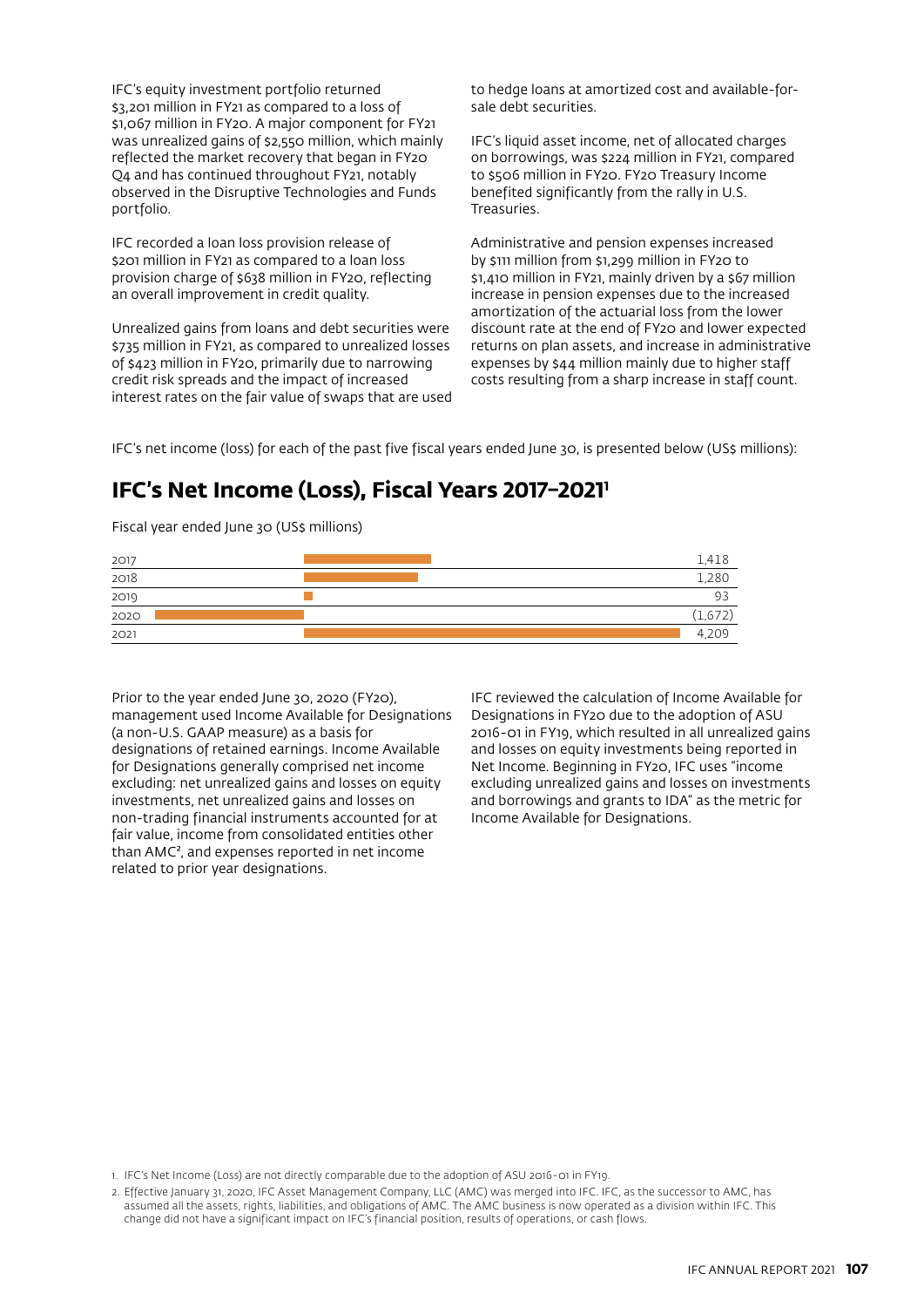# **Reconciliation of Reported Net Income or Loss to Income Available for Designations (US\$ millions)**

|                                                                                           | <b>FY21</b> | <b>FY20</b> | <b>FY19</b> |
|-------------------------------------------------------------------------------------------|-------------|-------------|-------------|
| <b>Net income (loss)</b>                                                                  | \$4,209     | \$(1,672)   | 93          |
| Adjustments to reconcile Net Income (Loss) to Income Available for<br><b>Designations</b> |             |             |             |
| Unrealized (gains) losses on investments                                                  | (3,285)     | 2,026       | 1,121       |
| Unrealized (gains) losses on borrowings                                                   | (71)        | 218         | 15          |
| Grants to IDA                                                                             | 213         |             |             |
| Advisory Services expenses from prior year designations                                   |             |             | 54          |
| Adjustments to conform to approach to designations approved by IFC's<br>Board in FY17     |             |             | (377)       |
| Other                                                                                     |             |             |             |
| Income available for designations                                                         | \$1.066     | Ŝ<br>572    | 909         |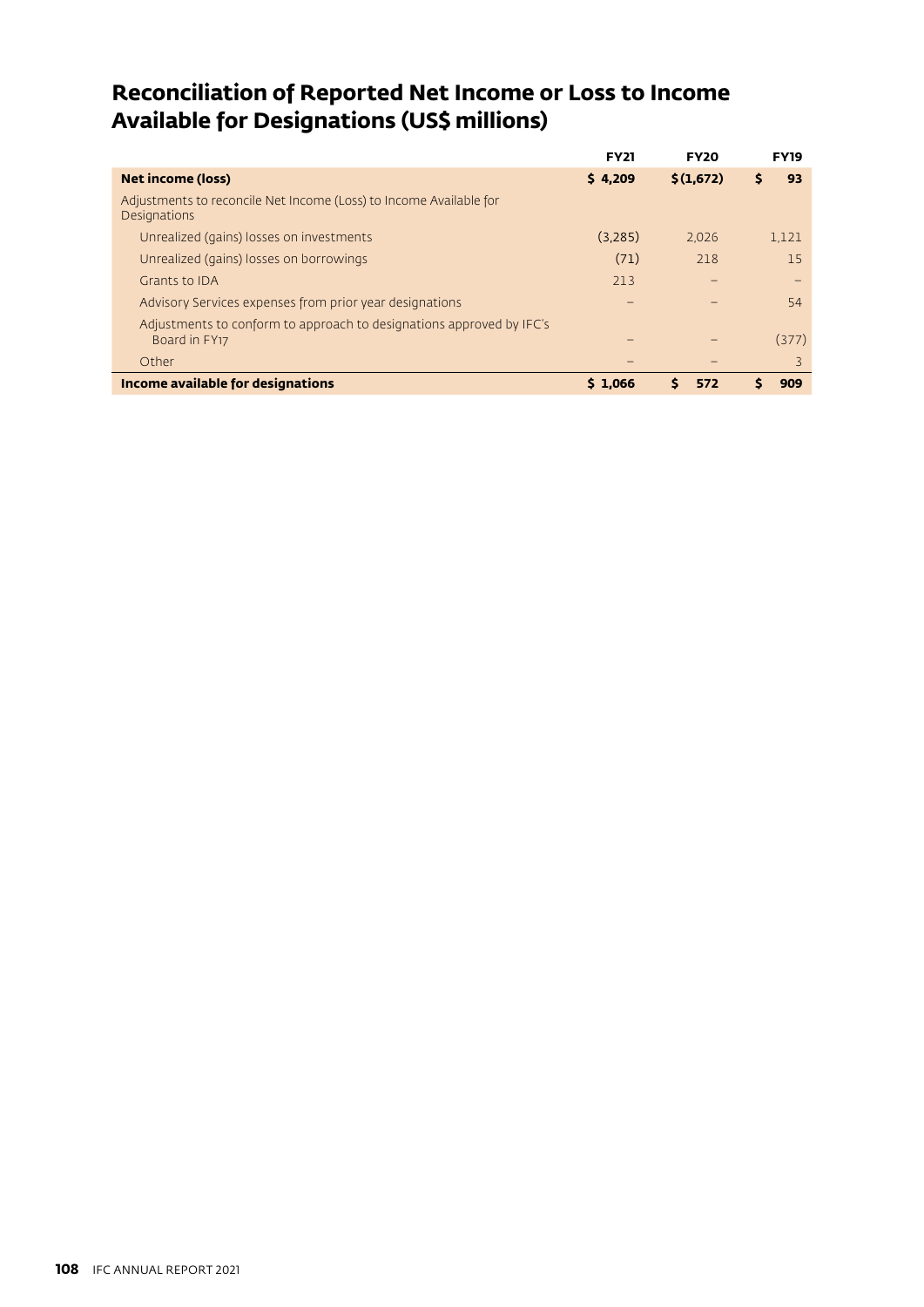# **Selected Financial Data as of and for the Last Five Fiscal Years (US\$ millions)**

| AS OF AND FOR THE FISCAL YEARS ENDED JUNE 30                                                                                                  | 2021                  | 2020      | 2019               | 2018    | 2017    |
|-----------------------------------------------------------------------------------------------------------------------------------------------|-----------------------|-----------|--------------------|---------|---------|
| <b>Consolidated income highlights:</b>                                                                                                        |                       |           |                    |         |         |
| Income from loans and quarantees, including realized gains<br>and losses on loans and associated derivatives                                  | $\mathsf{S}$<br>1,116 | \$1,510   | \$1,774            | \$1,377 | \$1,298 |
| Release of provision (provision) for losses on loans, off-<br>balance sheet credit exposures and other receivables                            | 201                   | (638)     | (87)               | (90)    | (86)    |
| Income (loss) from equity investments and associated<br>derivatives                                                                           | 3,201                 | (1,067)   | (253)              | 853     | 707     |
| Income from debt securities, including realized gains and<br>losses on debt securities and associated derivatives                             | 340                   | 231       | 126                | 363     | 282     |
| Provision for losses on available-for-sale debt securities                                                                                    | (3)                   |           |                    |         |         |
| Income from liquid asset trading activities                                                                                                   | 327                   | 1,039     | 1,291              | 771     | 917     |
| Charges on borrowings                                                                                                                         | (326)                 | (1,181)   | (1, 575)           | (1.041) | (712)   |
| Other income                                                                                                                                  | 595                   | 559       | 622                | 578     | 528     |
| Other expenses                                                                                                                                | (1,687)               | (1,628)   | (1,746)            | (1,662) | (1,617) |
| Foreign currency transaction (losses) gains on non-trading<br>activities                                                                      | (148)                 | 144       | 159                | 123     | (188)   |
| Income (loss) before net unrealized gains and losses on<br>non-trading financial instruments accounted for at fair<br>value and grants to IDA | 3,616                 | (1,031)   | 311                | 1,272   | 1,129   |
| Net unrealized gains (losses) on non-trading financial<br>instruments accounted for at fair value                                             | 806                   | (641)     | (218)              | 88      | 394     |
| Income (loss) before grants to IDA                                                                                                            | 4,422                 | (1,672)   | 93                 | 1,360   | 1,523   |
| Grants to IDA                                                                                                                                 | (213)                 |           |                    | (80)    | (101)   |
| <b>Net income (loss)</b>                                                                                                                      | 4,209                 | (1,672)   | 93                 | 1,280   | 1,422   |
| Less: Net gains attributable to non-controlling interests                                                                                     |                       |           |                    |         | (4)     |
| Net income (loss) attributable to IFC                                                                                                         | Š.<br>4,209           | \$(1,672) | $\mathsf{S}$<br>93 | \$1,280 | \$1,418 |

### **Consolidated balance sheet highlights:**

| Total assets                                             | \$105,264 | \$95,800 | \$99,257 | \$94,272 | \$92,254 |
|----------------------------------------------------------|-----------|----------|----------|----------|----------|
| Liquid assets                                            | 41,696    | 40,791   | 39,713   | 38,936   | 39,192   |
| Investments                                              | 44,991    | 41,138   | 43,462   | 42,264   | 40,519   |
| Borrowings outstanding, including fair value adjustments | 55,699    | 55,486   | 54,132   | 53,095   | 54,103   |
| <b>Total capital</b>                                     | \$31,244  | \$25,182 | \$27,606 | \$26,136 | \$25,053 |
| of which                                                 |           |          |          |          |          |
| Undesignated retained earnings                           | \$11,395  | 57,166   | \$25,905 | \$23,116 | \$21,901 |
| Designated retained earnings                             | 207       | 433      | 366      | 190      | 125      |
| Paid-in capital                                          | 20.760    | 19,567   | 2,567    | 2.566    | 2,566    |
| Accumulated other comprehensive (loss) income (AOCI)     | (1,118)   | (1,984)  | (1,232)  | 264      | 458      |
| Non-controlling interests                                |           |          |          |          | 3        |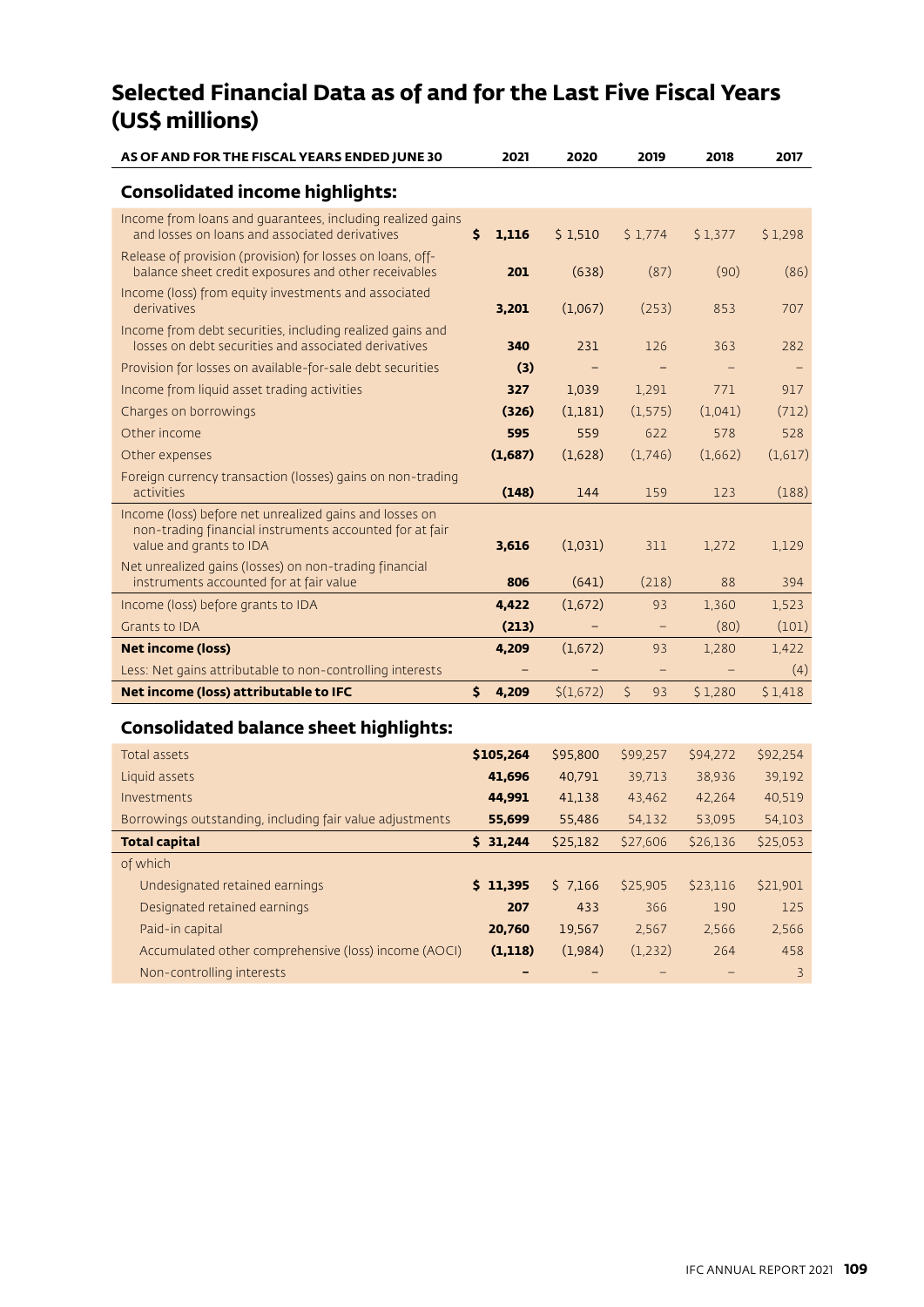### **Key Financial Ratios**

|                                                                                          | 2021  | 2020      | 2019  | 2018 | 2017 |
|------------------------------------------------------------------------------------------|-------|-----------|-------|------|------|
| Financial ratios <sup>b</sup> :                                                          |       |           |       |      |      |
| Return on average assets (U.S. GAAP basis) <sup>a, c</sup>                               | 4.2%  | $(1.7)$ % | 0.1%  | 1.4% | 1.6% |
| Return on average assets (non-U.S. GAAP basis) <sup>d</sup>                              | 0.9%  | 0.6%      | 1.4%  | 1.4% | 1.3% |
| Return on average capital (U.S. GAAP basis) <sup>a, e</sup>                              | 14.9% | $(6.3)$ % | 0.3%  | 5.0% | 5.9% |
| Return on average capital (non-U.S. GAAP basis)f                                         | 3.0%  | 2.1%      | 4.9%  | 5.1% | 4.9% |
| Overall liquidity ratio <sup>9</sup>                                                     | 114%  | 96%       | 104%  | 100% | 82%  |
| Debt to equity ratio <sup>h</sup>                                                        | 2.1   | 2.2       | 2.2   | 2.5  | 2.7  |
| Total reserve against losses on loans to total disbursed<br>portfolioi                   | 4.9%  | 6.3%      | 4.7%  | 5.1% | 6.1% |
| Capital measures:                                                                        |       |           |       |      |      |
| Total Resources Available (US\$ billions) <sup>j</sup>                                   | 30.7  | 28.2      | 27.8  | 24.7 | 23.6 |
| Total Resources Required (US\$ billions) <sup>k</sup>                                    | 20.5  | 20.3      | 21.8  | 20.1 | 19.4 |
| Strategic Capital                                                                        | 10.3  | 7.9       | 6.0   | 4.6  | 4.2  |
| Deployable Strategic Capital (DSC) <sup>m</sup>                                          | 7.2   | 5.0       | 3.2   | 2.2  | 1.8  |
| Deployable Strategic Capital Ratio                                                       |       |           |       |      |      |
| (Deployable Strategic Capital expressed as a<br>percentage of Total Resources Available) | 23.4% | 17.9%     | 11.6% | 8.7% | 7.8% |

a. This ratio is not directly comparable due to the adoption of ASU 2016-01.

b. Certain financial ratios, as described below, are calculated excluding the effects of unrealized gains and losses on investments, other non-trading financial instruments, AOCI, and impacts from consolidated Variable Interest Entities (VIEs).

c. Net income for the fiscal year as a percentage of the average total assets during the fiscal year.

d. Return on average assets is defined as Net income, excluding unrealized gains/losses on investments accounted for at fair value, income from consolidated VIEs and net gains/losses on non-trading financial investments, as a percentage of total disbursed loan and equity investments (net of reserve), liquid assets net of repos, and other assets averaged during the fiscal year.

- e. Net income for the fiscal year as a percentage of the average of total capital during the fiscal year (excluding payments on account of pending subscriptions).
- f. Return on average capital is defined as Net income, excluding unrealized gains/losses on investments accounted for at fair value, income from consolidated VIEs and net gains/losses on non-trading financial investments, as percentage of the paid-in share capital and accumulated earnings (before certain unrealized gains/losses and excluding cumulative designations not yet expensed) and calculated as a percentage of the average total assets during the fiscal year.
- g. Overall Liquidity Policy states that IFC would at all times maintain a minimum level of liquidity, plus undrawn borrowing commitments from the IBRD, such that it would cover at least 45% of the next three years' estimated net cash requirements.
- h. Debt to equity (leverage) ratio is defined as the number of times outstanding borrowings plus committed guarantees cover paid-in capital and accumulated earnings (net of retained earnings designations and certain unrealized gains/losses).
- i. Total reserve against losses on loans to total disbursed loan portfolio is defined as reserve against losses on loans as a percentage of the total disbursed loan portfolio.

j. Total resources available (TRA) is the total capital of the Corporation, consisting of (i) paid-in capital; (ii) retained earnings net of designations and some unrealized gains and losses; and (iii) total loan loss reserve.

- k. Total resources required (TRR) is the minimum capital required to cover the expected and unexpected loss on IFC's portfolio, calibrated to maintain IFC's triple-A rating. TRR is the sum of the economic capital requirements for IFC's different assets, and it is determined by the absolute size of the committed portfolio, the product mix (equity, loans, short-term finance, and liquid assets portfolio assets), and by operational and other risks.
- l. Strategic Capital is defined as total resources available, less total resources required. May differ from the sum of individual figures due to rounding.

m.Deployable Strategic Capital is defined as 90% of total resources available, less total resources required.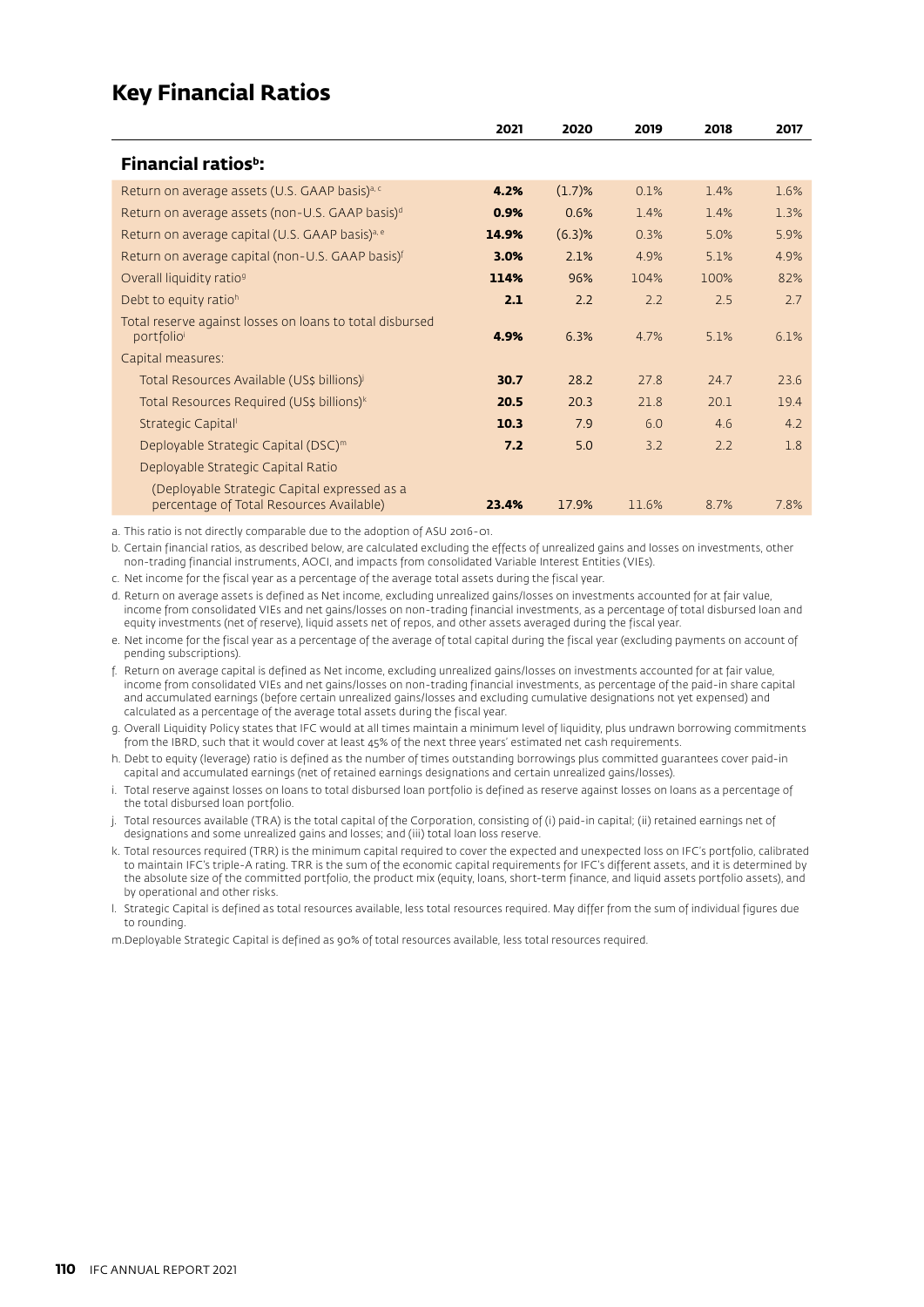#### **COMMITMENTS**

Long-Term Finance Commitments comprise Own Account and Core Mobilization and totaled \$23.3 billion in FY21, an increase of \$1.3 billion or 6 percent from FY20. IFC's FY21 Long-Term Finance Own Account Commitments were \$12.5 billion (\$11.1 billion in FY20) and Core Mobilization was \$10.8 billion (\$10.8 billion in FY20). Short-Term Finance Commitments were \$8.2 billion in FY21, as compared to \$6.5 billion at FY20. Total program delivery (LTF and STF) was \$31.5 billion in FY21 as compared to \$28.4 billion in FY20.

In direct response to the COVID pandemic, IFC committed \$10.8 billion in FY21 including \$2.3 billion under its Fast Track COVID-19 Facility in support of IFC's existing clients. Outside of the facility, IFC committed an additional \$8.5 billion in financing to support clients in response to the crisis.

#### **CORE MOBILIZATION**

Core Mobilization is financing from entities other than IFC that becomes available to clients due to IFC's direct involvement in raising resources.

### **FY21 vs FY20 Long-Term Finance Commitments (Own Account and Core Mobilization) and Short-Term Finance (US\$ millions)**

|                                                                                                                                          | <b>FY21</b> | <b>FY20</b> |
|------------------------------------------------------------------------------------------------------------------------------------------|-------------|-------------|
| <b>Long-Term Finance</b><br><b>Commitments (Own</b><br><b>Account and Core</b><br><b>Mobilization</b> ) and<br><b>Short-Term Finance</b> | \$31,500    | \$28,430    |
| Long-Term Finance Own<br><b>Account Commitments</b>                                                                                      | 12,474      | 11,135      |
| Core Mobilization<br>Short-Term Finance                                                                                                  | 10,831      | 10,826      |
| Commitments                                                                                                                              | 8.195       | 6.469       |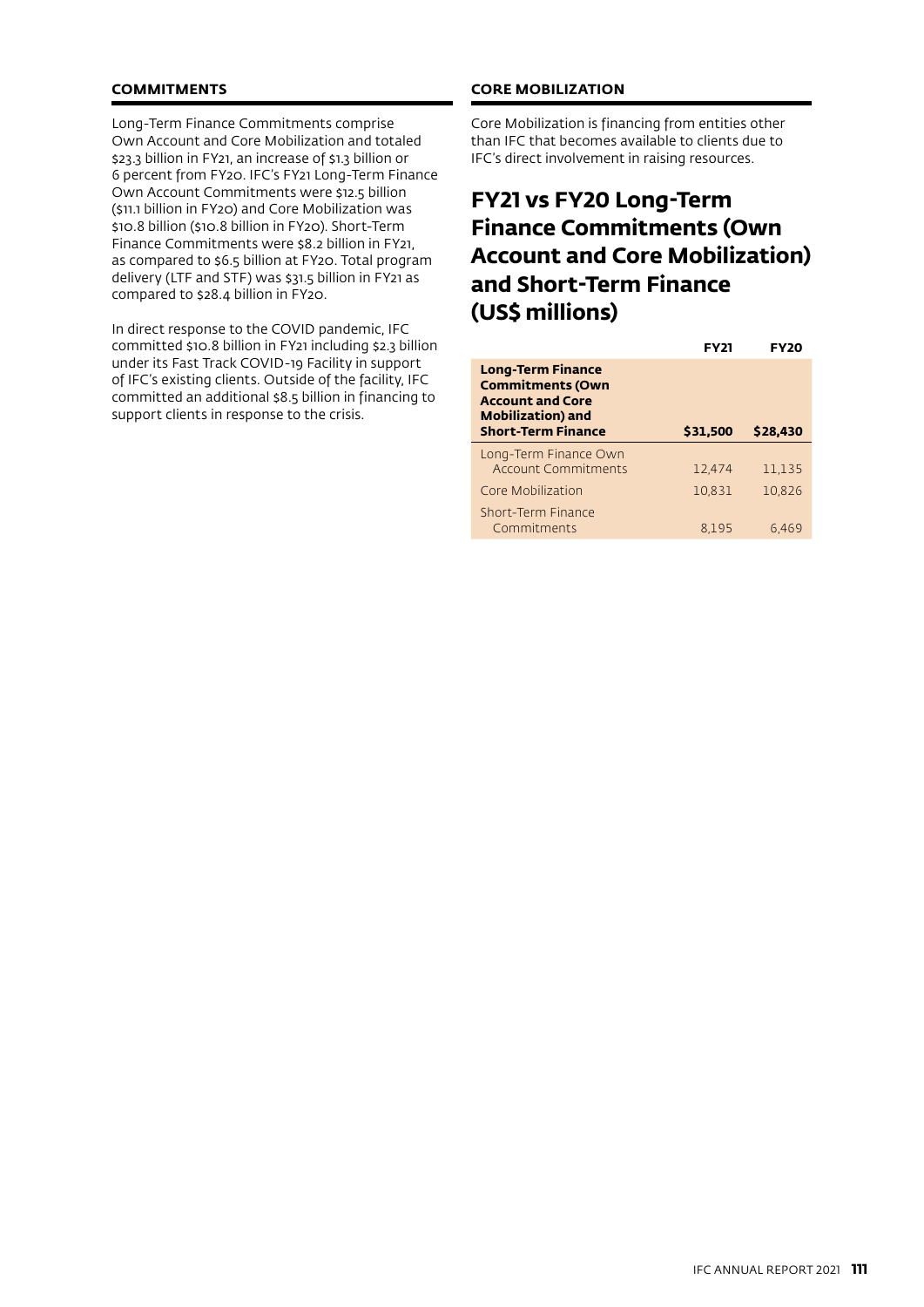### **Asset Management Company (AMC)**

## **Funds Managed by AMC FY21 vs FY20 (US\$ millions unless otherwise indicated)**

|                                                                                                                                                            | THROUGH JUNE 30, 2021                               |                   |                                                   |                                                                           |                                                                      |                                                                  |
|------------------------------------------------------------------------------------------------------------------------------------------------------------|-----------------------------------------------------|-------------------|---------------------------------------------------|---------------------------------------------------------------------------|----------------------------------------------------------------------|------------------------------------------------------------------|
|                                                                                                                                                            | <b>TOTAL FUNDS RAISED</b><br><b>SINCE INCEPTION</b> |                   |                                                   | FOR THE YEAR ENDED JUNE 30, 2021                                          |                                                                      |                                                                  |
|                                                                                                                                                            | <b>TOTAL</b>                                        |                   | <b>FROM</b><br><b>OTHER</b><br>FROM IFC INVESTORS | <b>CUMULATIVE</b><br><b>INVESTMENT</b><br><b>COMMITMENTS</b> <sup>b</sup> | <b>INVESTMENT</b><br><b>COMMITMENTS</b><br>MADE BY FUND <sup>®</sup> | <b>INVESTMENT</b><br><b>DISBURSEMENTS</b><br><b>MADE BY FUND</b> |
| <b>Investment Period</b>                                                                                                                                   |                                                     |                   |                                                   |                                                                           |                                                                      |                                                                  |
| IFC Financial Institutions Growth Fund, LP<br>(FIG Fund)                                                                                                   | $\mathsf{S}$<br>505                                 | \$150             | 5.355                                             | 5259                                                                      | 581                                                                  | 545                                                              |
| IFC Middle East and North Africa Fund, LP<br>(MENA Fund)                                                                                                   | 162                                                 | 60                | 102                                               | 78                                                                        | 12                                                                   | 7                                                                |
| IFC Emerging Asia Fund, LP (Asia Fund)                                                                                                                     | 693                                                 | 150               | 543                                               | 374                                                                       | 203                                                                  | 127                                                              |
| <b>Post Investment Period</b>                                                                                                                              |                                                     |                   |                                                   |                                                                           |                                                                      |                                                                  |
| IFC Capitalization (Equity) Fund, LP<br>(Equity Capitalization Fund)                                                                                       | 1,275                                               | 775               | 500                                               | 1,214                                                                     |                                                                      |                                                                  |
| IFC Capitalization (Subordinated Debt) Fund,<br>LP (Sub-Debt Capitalization Fund)                                                                          | 1,725                                               | 225               | 1,500                                             | 1,614                                                                     |                                                                      |                                                                  |
| IFC African, Latin American and Caribbean<br>Fund, LP (ALAC Fund)                                                                                          | 1,000                                               | 200               | 800                                               | 876                                                                       |                                                                      | $\overline{2}$                                                   |
| Africa Capitalization Fund, Ltd.<br>(Africa Capitalization Fund)                                                                                           | 182                                                 |                   | 182                                               | 130                                                                       |                                                                      |                                                                  |
| IFC Catalyst Fund, LP, IFC Catalyst Fund<br>(U.K.), LP and IFC Catalyst Fund (Japan), LP<br>(collectively, Catalyst Funds)                                 | 418                                                 | 75                | 343                                               | 363                                                                       |                                                                      | 24                                                               |
| IFC Global Infrastructure Fund, LP<br>(Global Infrastructure Fund) <sup>a</sup>                                                                            | 1,430                                               | 200               | 1,230                                             | 929                                                                       |                                                                      |                                                                  |
| IFC Global Emerging Markets Fund of Funds,<br>LP and IFC Global Emerging Markets Fund<br>of Funds (Japan Parallel), LP (collectively,<br><b>GEM Funds)</b> | 800                                                 | 150               | 650                                               | 757                                                                       |                                                                      | 112                                                              |
| Women Entrepreneurs Debt Fund, LP<br>(WED Fund)                                                                                                            | 115                                                 | 30                | 85                                                | 110                                                                       |                                                                      |                                                                  |
| China-Mexico Fund, LP (China-Mexico Fund)                                                                                                                  | 1,200                                               | $\qquad \qquad -$ | 1,200                                             | 350                                                                       | 30                                                                   | 17                                                               |
| IFC Russian Bank Capitalization Fund, LP<br>(Russian Bank Cap Fund) <sup>d</sup>                                                                           | 550                                                 | 250               | 300                                               | 82                                                                        |                                                                      |                                                                  |
| <b>Total</b>                                                                                                                                               | \$10,055                                            | \$2,265           | \$7,790                                           | \$7,136                                                                   | \$326                                                                | \$334                                                            |

a. Includes co-investment fund managed by AMC on behalf of Fund LPs.

b. Net of commitment cancellations.

c. Excludes commitment cancellations from prior periods.

d. Fund closed and liquidated.